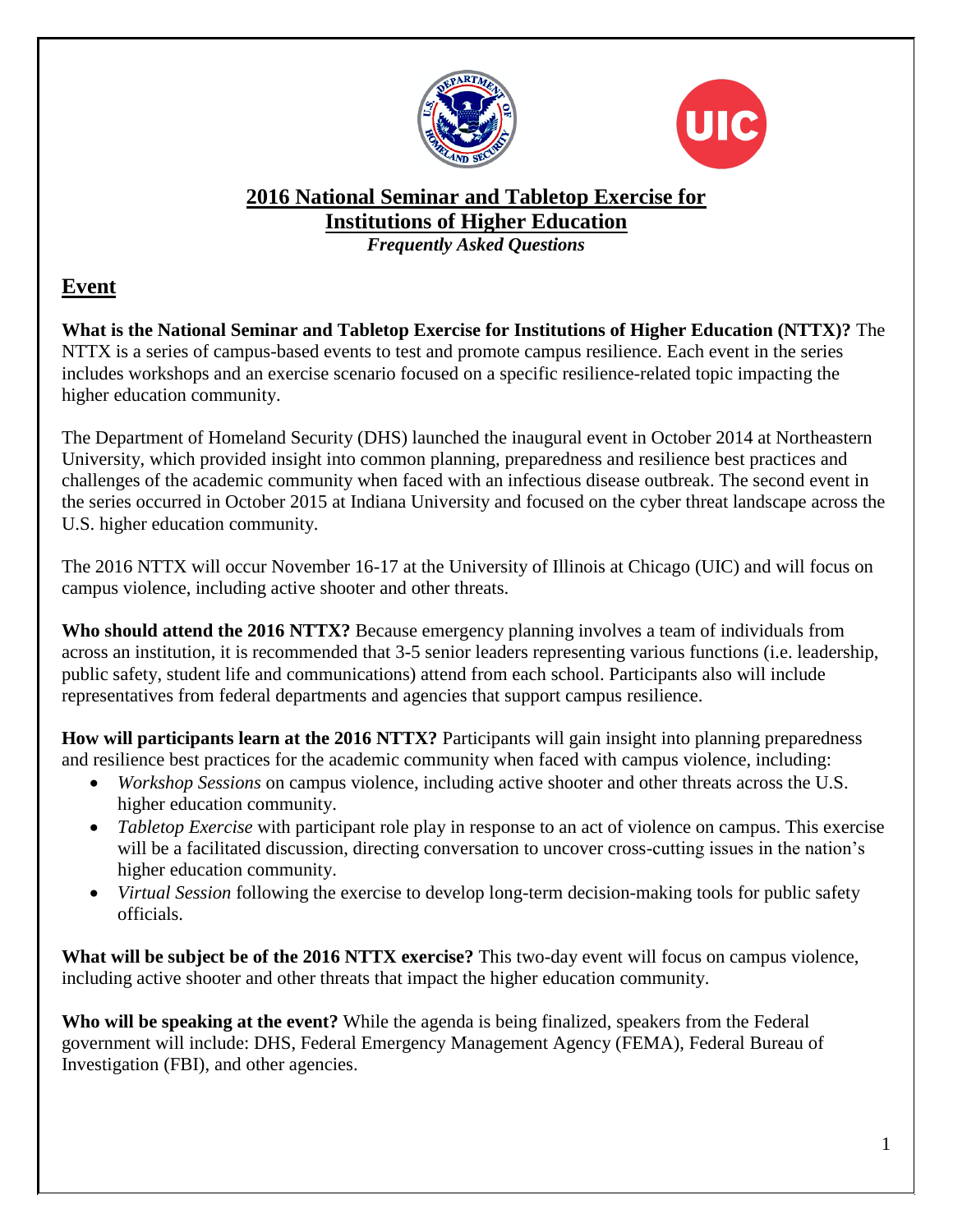Additional speakers will include subject matter experts from various colleges and universities and other leading practitioners in the field of campus resilience, emergency preparedness, first response and incident recovery.

**When will the full schedule and meeting agenda be available?** We anticipate releasing a final agenda in early November.

## **Location/Food**

**When and where will the 2016 NTTX occur?** The 2016 NTTX event will take place at the University of Illinois at Chicago on November 16-17. Both days of the NTTX will be held in the [UIC Forum.](http://uicforum.uic.edu/index.shtml) View the UIC [interactive campus map](https://maps.uic.edu/) here.

**How does the UIC Forum address accessibility and special accommodations?** Participants and presenters with special needs or those who are hearing impaired may request seating assistance from the staff on duty. A sign language interpreter can be present on the stage for the benefit of students and guests who are hearing impaired. Drop off for wheel chair users is at the main doors of the UIC Forum on Halsted Street. At 718 W. Rochford Street, a walkway leads to the UIC Forum's main entrance. Cars can drop off wheelchair users at this entrance.

**Will food be provided?** We are not able to offer food and refreshments for this year's event. We will afford ample time for participants to pursue their own lunch options, which may include several local restaurants, including:

[Jim's Original Hot Dog](http://jimsoriginal.com/jimsoriginal/Welcome/) (0.1 mi): Hot Dogs [La Taberna Tapas on Halsted](http://latabernatapas.com/) (0.11 mi): Spanish [Joy Yee Noodle](http://joyyee.com/) (0.17 mi): Chinese, Asian/Pacific, Fusion [Hashbrowns Café](http://www.hashbrownscafe.com/) (0.2 mi): All-Day Breakfast [Moxee Restaurant/Madmouse Brewery](http://www.moxeerestaurant.com/) (0.2 mi): Barbecue/Cajun [Bar Louie](http://www.barlouie.com/locations/states/illinois/university-village) (0.2 mi): American, Bar Food [Lotus Café and Bánh Mi Sandwiches](http://www.lotusbanhmi.com/) (0.2 mi): Vietnamese [Manny's Coffee Shop & Deli](http://mannysdeli.com/) (.24 mi): Breakfast & Brunch, Coffee and Tea, Deli & Sandwich [Tuscany](http://www.tuscanychicago.com/tuscany-taylor.html) (0.4 mi): Italian [Panera Bread](https://www.panerabread.com/en-us/home.html) (0.41 mi): Coffee and Tea, Chain Restaurant [Three Aces](https://threeaceschicago.com/) (0.74 mi): Italian, Pizza, Gastropub [Meli Café](http://www.melicafe.com/index) (0.75 mi): Breakfast & Brunch, Juice & Smoothies [Artopolis](http://artopolischicago.com/) (0.75 mi): Greek, Breakfast & Brunch [Sweet Maple Café](http://sweetmaplecafe.com/) (0.76 mi) American, Southern / Soul, Breakfast & Brunch [Lou Mitchell's Restaurant](http://www.loumitchellsrestaurant.com/) (0.79 mi): Breakfast & Brunch, Bakery, Diners [Honky Tonk BBQ](http://honkytonkbbqchicago.com/) (0.82 mi): Barbecue [Greek Islands Restaurant](http://www.greekislandsgrill.com/) (0.84 mi): Greek, Mediterranean [Al's Italian Beef](http://www.alsbeef.com/uploads/1/5/9/4/15946036/als_taylor_st_web_menu.pdf) (0.87 mi): Deli & Sandwich [Chicago Curry House](http://curryhouseonline.com/) (0.98 mi): Indian cuisine

**How many meal/snack breaks will occur during the break?** On the first day of the NTTX, there will be an hour and a half for lunch, and we will adjourn by 5:00 p.m. CST. On the second day of the NTTX, we will adjourn around mid-day for participants to travel or get lunch and network immediately after the exercise.

## **Hotel/Accommodations**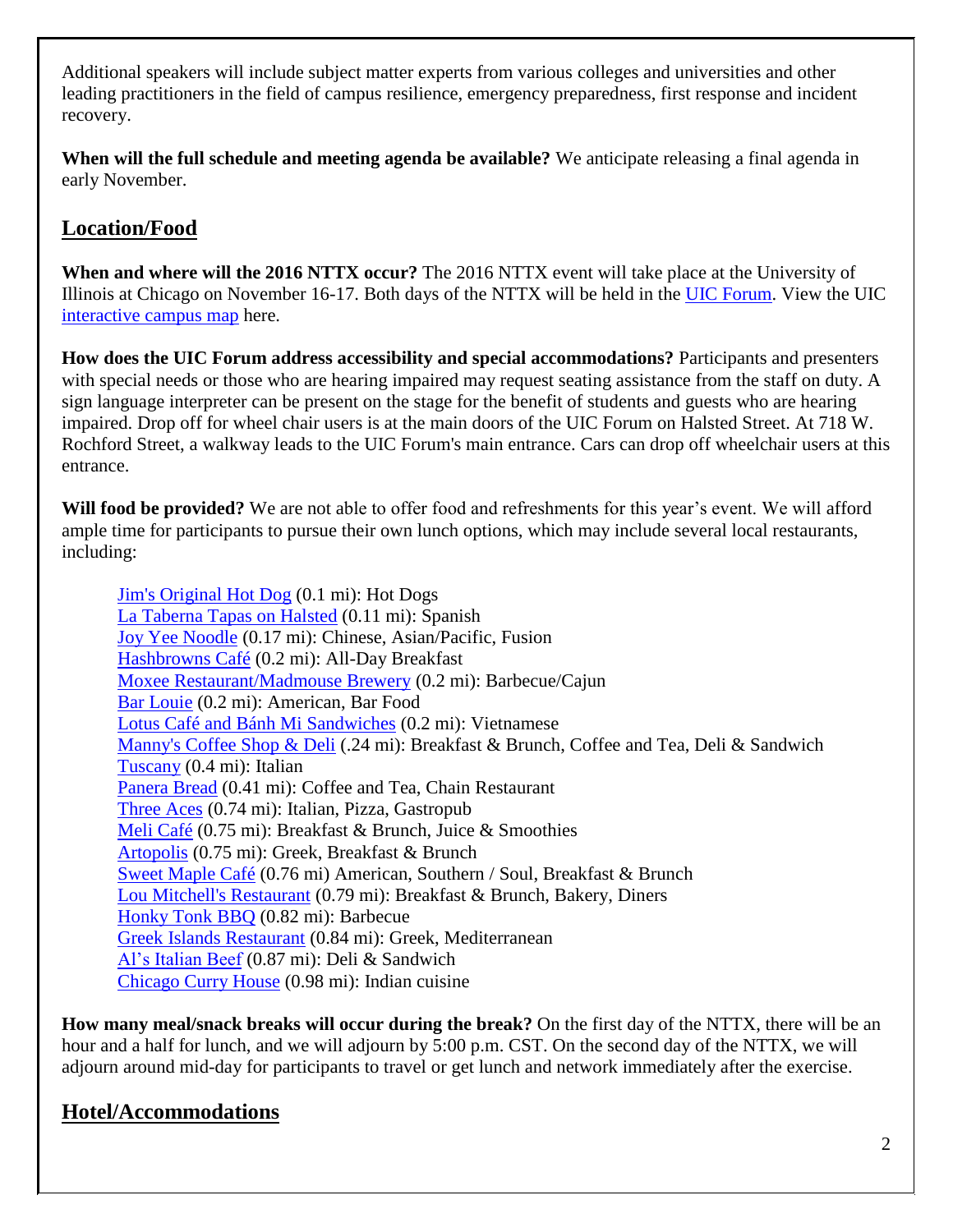**Is there a preferred hotel during the dates of the NTTX?** There is not any preferred lodging for the NTTX. Participants and presenters are responsible for their own accommodations. Below is a list of hotels located near the UIC Forum:

[Holiday Inn Hotel & Suites Chicago -](http://www.hidowntown.com/) Downtown 0.59 mile away at 506 West Harrison

Crowne Plaza Hotel - [Chicago Metro Downtown](http://www.thechicagometro.com/) 0.96 mile away at 733 West Madison

[Hotel Blake, an Ascend Hotel Collection Member](http://www.hotelblake.com/) 1.0 mile away at 500 South Dearborn Street

[JW Marriott Chicago](http://www.marriott.com/hotels/travel/chijw-jw-marriott-chicago/) 1.06 mile away at 151 West Adams

[Central Loop Hotel](http://www.centralloophotel.com/) 1.13 mile away at 111 West Adams Street

Chicago [Marriott at Medical District/UIC](http://www.marriott.com/hotels/travel/chidm-chicago-marriott-at-medical-district-uic/?corporateCode=YY1&toDate=&fromDate=&app=resvlink) 1.5 miles away at 625 South Ashland

### **Registration**

**What is the cost to attend the NTTX?** There is no cost to attend or present at this event. However, both participants and presenters are responsible for their own travel, lodging and per diem expenses.

**Is there a minimum or maximum number of senior leaders permitted to attend from a college or university campus?** Space will be limited at the 2016 NTTX. Attendees will be confirmed on a first-come, first-serve basis. Consideration will be given to institutions demonstrating a strong commitment to sending diverse teams of three to five senior leaders.

**Can a participant bring an unregistered guest?** In order to ensure a quality experience for every participant, we kindly ask that participants refrain from bringing any unregistered guests to the NTTX event.

**How does a college or university register a group for participation in this event?** Please visit [dhs.gov/nttx,](https://www.dhs.gov/nttx) download the registration form and send the completed form to [AcademicEngagement@hq.dhs.gov.](mailto:AcademicEngagement@hq.dhs.gov)

**What is the deadline to register for the NTTX?** Registration will be open until all spaces are filled. To confirm attendance for at least three individuals from your institution, we encourage you to submit your registration form as soon as possible.

**What is the cancellation policy of the NTTX?** In the event you need to change or cancel the individuals attending from your college/university/organization, please contact the DHS Office of Academic Engagement at [AcademicEngagement@hq.dhs.gov.](mailto:AcademicEngagement@hq.dhs.gov)

**Could my institution end up on a waitlist?** In previous years, the NTTX assigned a waitlist to teams from institutions due to the space restrictions. In the event that your institution is put on the waitlist, the DHS Office of Academic Engagement will notify you as slots become available.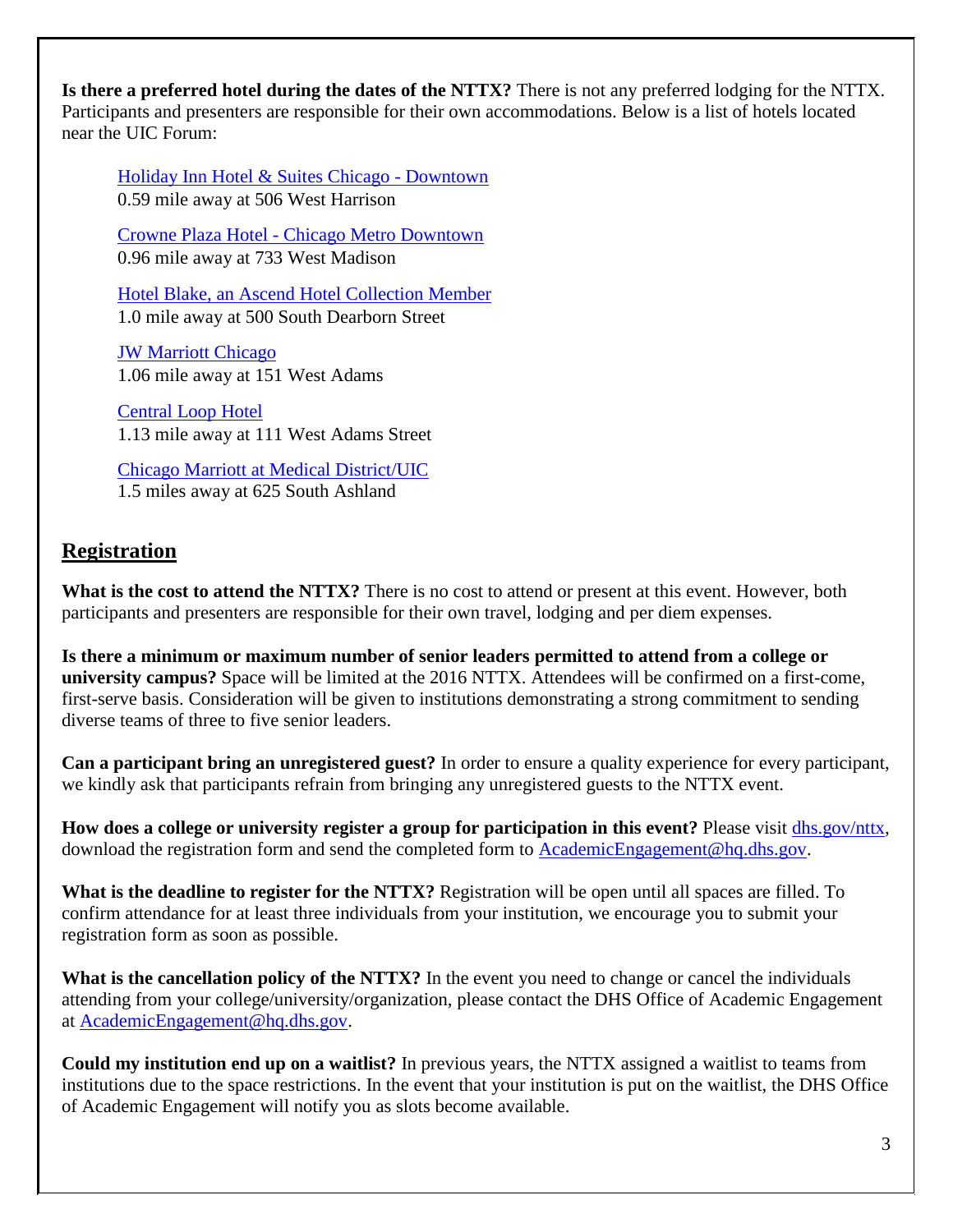#### **Transportation**

**When should participants plan to arrive and depart?** While the schedule is subject to change, the NTTX will begin in the morning of Wednesday, November 16 and adjourn early afternoon on Thursday, November 17. We recommend participants schedule their travel to allow them to arrive in Chicago on Tuesday, November 15, and leave mid-to-late afternoon on Thursday, November 17, if possible.

• [Airports serving Chicago](http://www.flychicago.com/)

**Where will the NTTX event occur? What are parking options?** The 2016 NTTX will be held at the new UIC Forum building at [725 W. Roosevelt Rd.](https://goo.gl/maps/qkLwjBNdZPE2) Ample, reduced parking is located at Lot 6 at 1135 S. Halsted St. located 1/2 block north of the Forum. The reduced parking rate for the National Seminar and Tabletop Exercise participants is \$10.00 only at Lot 6.

#### **What are the driving directions to the UIC Forum?**

- From the South
	- o I-94 W/Dan Ryan Expy.
		- Take Exit 52B toward Roosevelt Rd./Taylor St. Stay straight to go onto Ruble St. Turn left onto W. Roosevelt Rd. End at 725 W. Roosevelt Rd.
- From the North
	- o I-90 E/Kennedy Expy. Take the Taylor St. exit 52A - toward Roosevelt Rd. Stay straight to go onto S. Union Ave. Turn right onto Roosevelt Rd.
- From the East
	- o US 41S/Edens Expy. becomes I-94 E Merge onto I-90 E/ I-94 E Take the Taylor St. exit - Exit 52 A - toward Roosevelt Rd. Stay straight to go onto S. Union Ave. Turn right onto W. Roosevelt Rd.
- From the West
	- o I-290 E/Eisenhower Expy. Merge onto I-90 E/ I-94 E Take the Taylor St. exit 52A - toward Roosevelt Rd. Stay straight to go onto S. Union Ave. Turn right onto Roosevelt Rd.

#### **How can I travel to the UIC Forum via mass transit?**

- UIC is served by the Chicago Transit Authority (CTA) [trains](http://www.transitchicago.com/) (the "El") Blue Line train (UIC-Halsted and Racine stops) and the Pink Line train (Polk stop), connecting the campus with downtown, O'Hare International Airport, northwest and west side neighborhoods of Chicago and the western suburbs of Oak Park, Forest Park and Cicero.
	- o CTA bus lines serving campus include the [7-Harrison,](http://www.transitchicago.com/riding_cta/busroute.aspx?RouteId=166) [8-Halsted,](http://www.transitchicago.com/riding_cta/busroute.aspx?RouteId=167) [9-Ashland,](http://www.transitchicago.com/riding_cta/busroute.aspx?RouteId=169) [11-](http://www.transitchicago.com/riding_cta/busroute.aspx?RouteId=172) [Lincoln/Sedgwick,](http://www.transitchicago.com/riding_cta/busroute.aspx?RouteId=172) [12-Roosevelt,](http://www.transitchicago.com/riding_cta/busroute.aspx?RouteId=173) [60-Blue Island/26th](http://www.transitchicago.com/riding_cta/busroute.aspx?RouteId=221) and [157-Streeterville/Taylor.](http://www.transitchicago.com/riding_cta/busroute.aspx?RouteId=293) In particular, the 7 and 60 buses run from downtown west on Harrison St., connecting the commuter rail hubs to the campus.